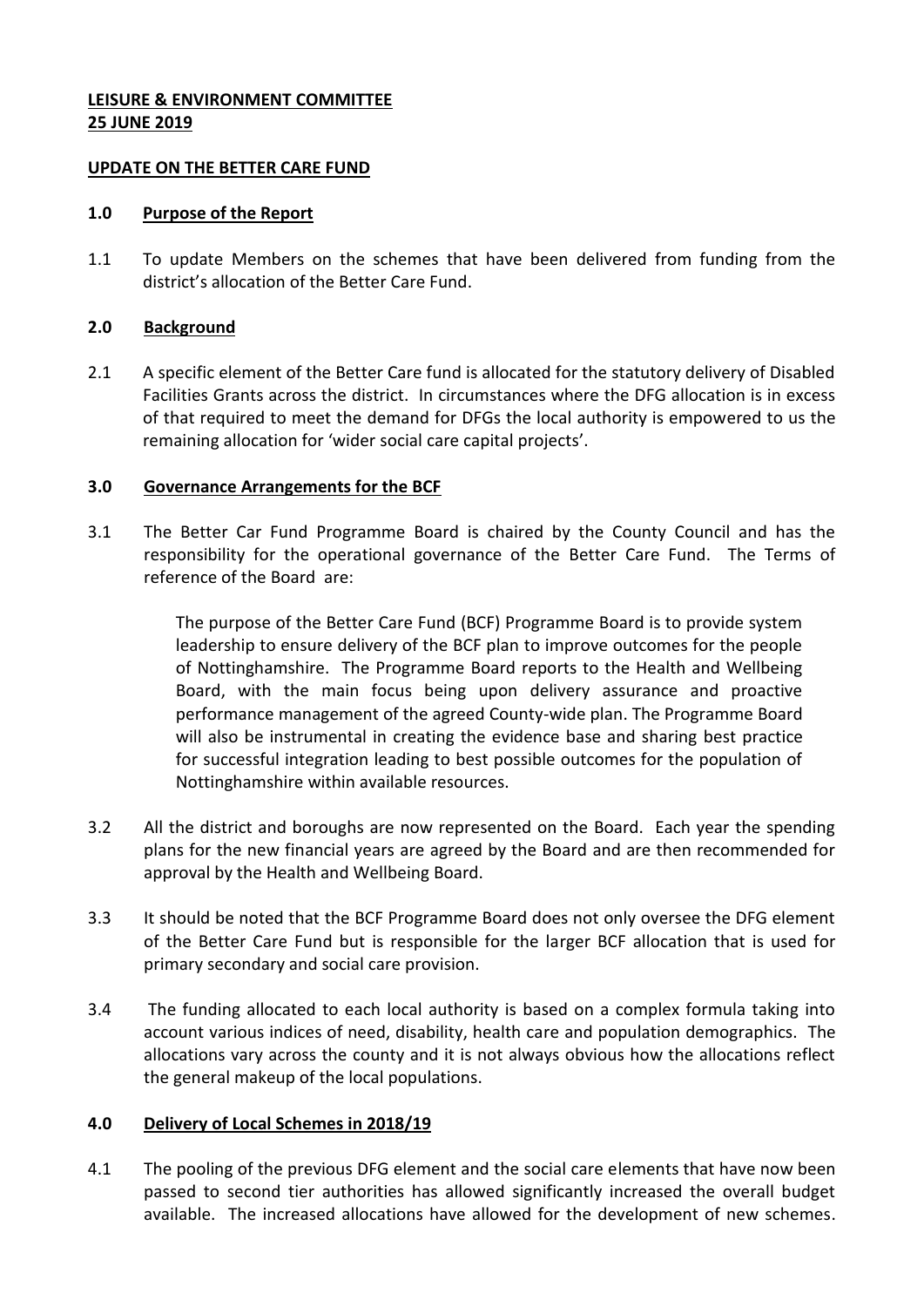The initial total allocation for 2018/19 was £946,838. In December 2018 the Government made some additional funding available and f the Council was able to secure a further £106,844 towards the delivery of its mandatory improvement DFG programme.

# 4.2 **Mandatory Disabled Facilities Grants**

The majority of the spend from the BCF allocation goes on the delivery of the mandatory Disabled Facilities Grant programme. In 2018/19 this accounted for a spend of £785,263.45covering 90 schemes across the district. These can range from simple stair lifts to large extensions to provide ground floor facilities for severely disables adults or children. The Council benefited from an additional allocation of £106,000 in December that enabled it to proceed with grant schemes that may have been delayed into the new financial year but also approve schemes in preparation for the contractors being available to start work.

# 4.3 **Discretionary DFGs**

The mandatory DFG regime only allows work that is reasonable and appropriate to meet the client's needs to be grant funded. This can often result in adaptations being carried out to a property that is defective in other areas, such as poor insulation or in serious disrepair. This can result in a client having the adaptation completed to allow them to stay in their own home but in a home that in other ways does not meet their needs. Many DFG clients have limited mobility and therefore a cold damp house has a proportionally adverse impact on their health and wellbeing than a more able bodied mobile occupant. An Essential Works Grant in support of DFG clients is used to ensure that where a DFG is awarded the overall condition of the property is suitable for occupation by that client.

### 4.4 **Handy Person Adaptations Schemes**

The Handy Person Adaptation Service (HPAS) aims to provide the help and support people need to keep safe and secure in their home with low cost but high quality essential adaptations and small practical jobs.

- 4.5 The Service is available to Nottinghamshire residents aged 60 or over, or with a disability, and all work is carried out by professional traders who have been approved by NCC's Trading Standards officers. The jobs undertaken reduce the risk of falls or help vulnerable residents remain living independently and range from fitting hand rails and half steps to changing light bulbs, fitting door locks and putting up shelves and can include key safes if referred by a health professional. Often very small jobs such as fixing loose carpets or installing a hard rail can prevent a fall and avoid a lot of unnecessary distress as well as high costs to health and social care services.
- 4.6 The budget for this service is passed directly to the county council as they are responsible for delivering this service. The allocation is calculated as % split across all the districts and boroughs.
- 4.7 The delivery of the Handy person scheme has recently been subject to a procurement exercise. Newark and Sherwood Homes have been successful in obtaining the contract to deliver the installations, repairs and adaptations in both Bassetlaw and Newark and Sherwood.

#### 4.8 **Warm Homes on Prescription**

This scheme has now been operating for a number of years and its client base continues to grow.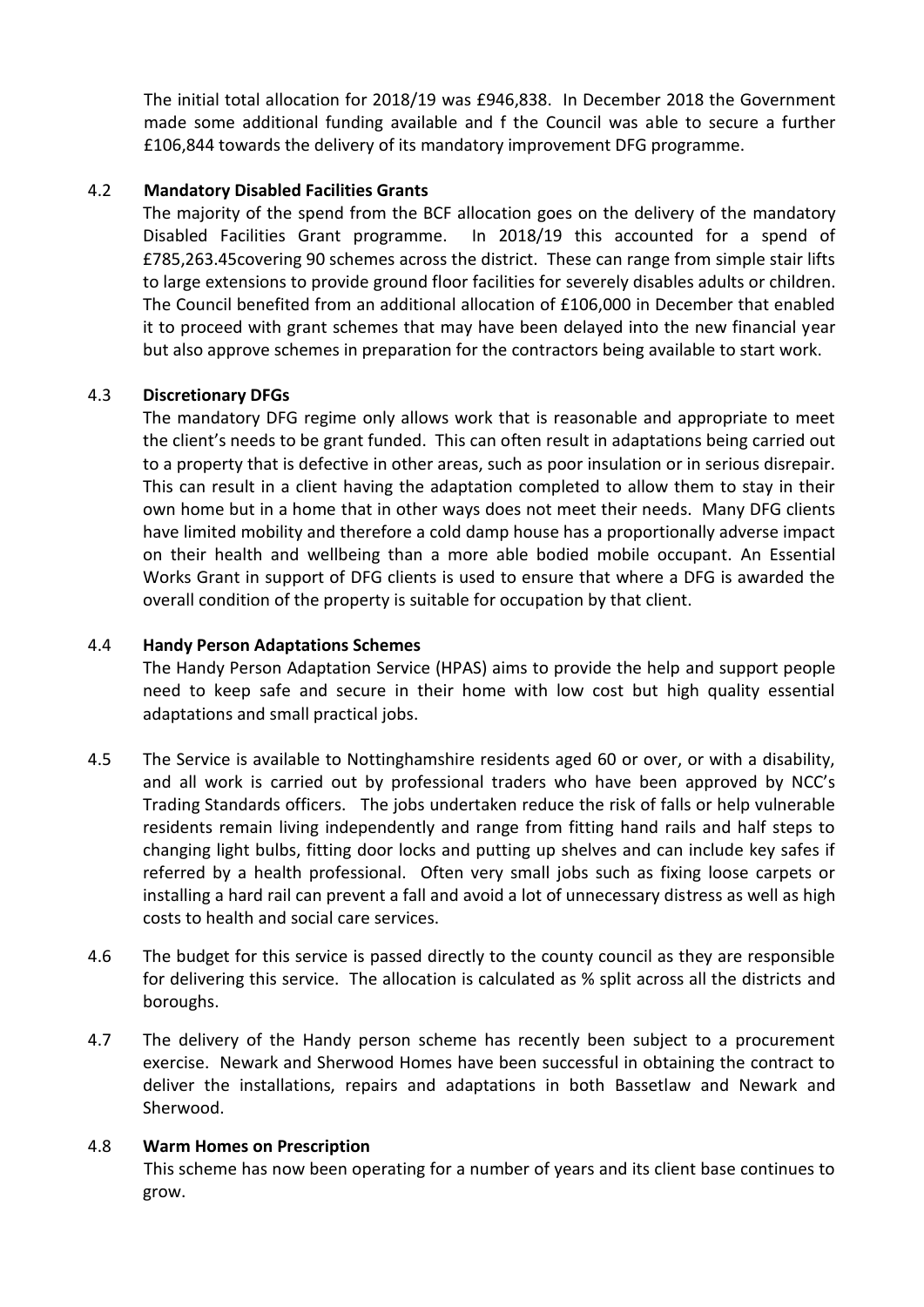- 4.9 GP Practices and Integrated Care Teams have been identified in each district/borough council and are contacting 'high risk' patients with long term conditions made worse by cold living conditions, particularly COPD and other respiratory diseases and those at risk of heart attack, stroke and falls.
- 4.10 Home visits are being undertaken to assess the energy efficiency of the home and whether the patient can afford to keep the house at a healthy temperature. A range of actions are then taken to achieve affordable warmth on behalf of the householder, including commissioning heating and insulation works and income maximisation (benefits checks and fuel switching) which will allow the resident to remain independent in their own homes.

# 4.11 **Assisted Technology**

The Council has operated a private sector lifeline facility for a number of years, managed by Newark & Sherwood Homes. This is where an assistive technology service (mainly provision of lifeline units) is offered to residents across the District outside of the HRA. This is an expanding service and each resident is charged for rental and monitoring, generating an income to both the HRA (NSH) and the GF.

4.12 The out turn for the schemes set out above in 2018/19 were as shown below. All underspends are carried forward to support schemes in future years.

| <b>Scheme</b>               | <b>Budget</b> | Spend   | <b>Carry forward</b> |
|-----------------------------|---------------|---------|----------------------|
| <b>Mandatory DFGs</b>       | 812,072       | 765,385 | 46,687               |
| <b>Discretionary DFGs</b>   | 148,790       | 67,665  | 81,125               |
| <b>Assistive Technology</b> | 77,889        | 77,889  | Nil                  |
| <b>HPAS</b>                 | 61,364        | 61,364  | Nil                  |
| Warm Homes on Prescription  | 173,852       | 99,852  | 74,000               |
| Life time Homes             | 88,947        | 88,947  | Nil                  |

#### **5.0 Schemes for Future Years**

- 5.1 An increase in spend on mandatory DFGs and the ongoing to commitment schemes such as the Warm Homes on Prescription does limit the opportunity to start to develop new schemes, particularly as the is no indication of any allocation figure for 2019-20. It has taken some considerable effort to build interest and engage the public to take up the grant available from some of the schemes so it is important that funding remains in placer to support them. However, with the increased allocation for 20119/20 there are some opportunities to develop new schemes.
- 5.2 Indicative costing for delivering the core programme of schemes is set out below. It can be seen that there is currently an unallocated amount of around £97,000 however the final cost of the HPAS scheme for 2019/20 has yet to be agreed.
- 5.3 The use of the discretionary DFG allocation has been slow in the previous two years however, this is already showing signs of an increased uptake and it is anticipated that this will achieve a full spend in the current year.